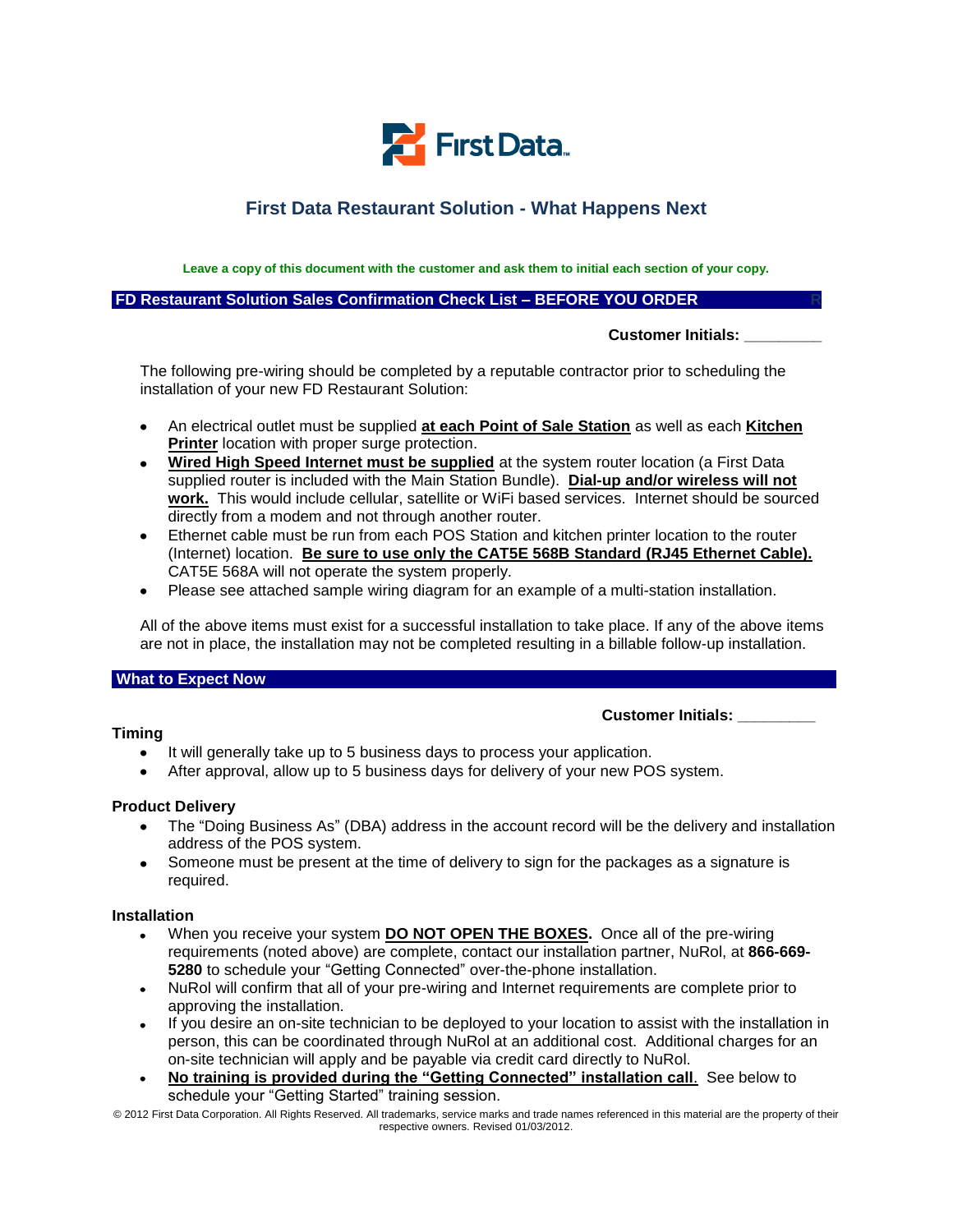Please do not add unsupported peripherals or software to the system. Unsupported peripherals (i.e. MP3 players, PDA's, additional printers, WiFi routers, video security systems, etcetera) may impact system performance and reliability.

#### **Training**

- Once your system is installed, contact NuRol again at **866-669-5280** to schedule your first of two, one hour, "Getting Started" telephone/Internet training sessions.
- If additional training is required beyond the telephone/Internet training sessions included with your system purchase, you may contact NuRol at the number above to request additional fee-based training. Additional charges for training will apply and be payable via credit card directly to NuRol.
- You will be contacted for Gift Card Training, if applicable.

#### **Menu Preparation**

The initial menu build is included with your purchase of the FD Restaurant Solution. This process may take as long as five business days from the initial review to completion and installation of the menu on your First Data Restaurant Solution system. To begin this process, you will need your Merchant ID (MID).

**Submit Menu**

A website has been set up to allow for submission of your menu for preparation. Log onto **myfdrs.com** and select the "Send Menu" option. You will be taken to a screen outlining some of the same guidelines you are reading here. You will need to select the "I Agree" option to proceed. You will then be asked to provide your Merchant ID, Restaurant Name, Menu Contact, Contact Phone, Contact Email and room for any special comments you may have relevant to the preparation of your menu. Finally, you have the ability to upload your menu electronically. Note that there is a 50MB file size limit of your submission. If your menu exceeds 50MB, please contact your Account Executive to obtain an alternative method of submission.

Only one submission will be accepted per menu build. NuRol will include all items (menu items, bar items, appetizers, specials, etc.) in the menu but they must be included in the initial menu submission. Please make sure to include all pricing information and any specific modifiers that you would like used. **A customer-facing copy of your menu or a typed listing of categorized menu items is best.**

# **Initial Menu Review**

Once your system is shipped, the menu builder assigned to you will schedule a review session to make sure that they understand your menu completely. The menu will typically be completed within five business days of this review.

# **Menu Build**

Your menu builder will create a new database with your menu. Please keep in mind that when the new database is installed on your machine all existing employee settings, table sections, discounts, etcetera will have to be re-entered into the new database. Hence, it is recommended that you do not use the system until the menu has been completed and installed.

# **Final Menu Review**

In this menu review session you will be able to see the menu builder's computer screen via your high-speed internet connection. Please be sure to ask questions about the menu and mention any changes you would like made based on your submitted menu, and reiterate any changes discussed in your initial menu review. **After the menu is installed on your system, no further changes will be made by the NuRol, and you will be responsible for all ongoing maintenance of your menu.**

# **Menu Upload**

The upload of your menu typically occurs during your system installation. In the event that your point of sale system has already been installed we will schedule an appointment to upload the menu to your system.

#### **Cancellations**

To avoid additional charges, please provide a minimum of 24 hours notice if you need to reschedule your Installation, Training, or Menu build appointment.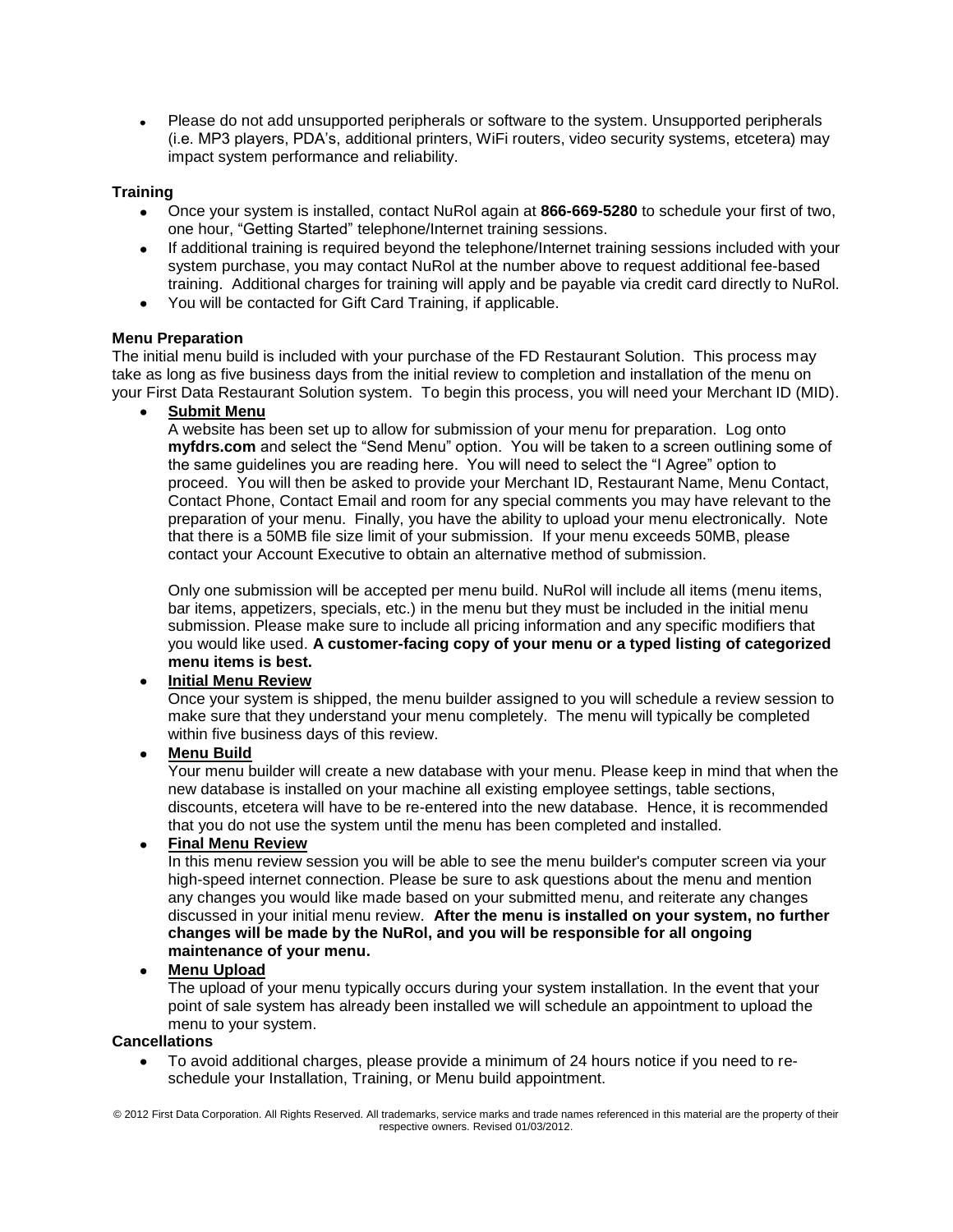#### **Customer Support and Information for Obtaining Supplies**

#### **Customer Initials: \_\_\_\_\_\_\_\_\_**

- **Technical support is available to you from 8:00 a.m. to 1:00 a.m. Eastern Time, 365**   $\bullet$ **days/year at 800-429-1504.** This number can be found on a sticker affixed to the cash drawer of your system.
- Please have your Merchant ID available when calling.
- Wired network connections between the Internet, router, and the POS Station(s) & printer(s) in the store are not supported by the First Data POS Help Desk.
- **Additional supplies** may be obtained by dialing 800-211-2711, Option 1 (for English), then  $\bullet$ Option 4 for the Supplies Desk, or via the web at merchantinsider.com.

#### **Additional Information Regarding Viral Threats To Your POS System**

#### **Customer Initials: \_\_\_\_\_\_\_\_\_**

- **Using your POS system to access the Internet may pose serious threats to the operation**   $\bullet$ **of your POS system. Any viral or malware threat acquired on your POS system is your responsibility and is not covered by any warranty.**
- Your internet browser (Internet Explorer) has been password protected to prevent unauthorized  $\bullet$ internet access. Your password to get into Internet Explorer is "**solution**."